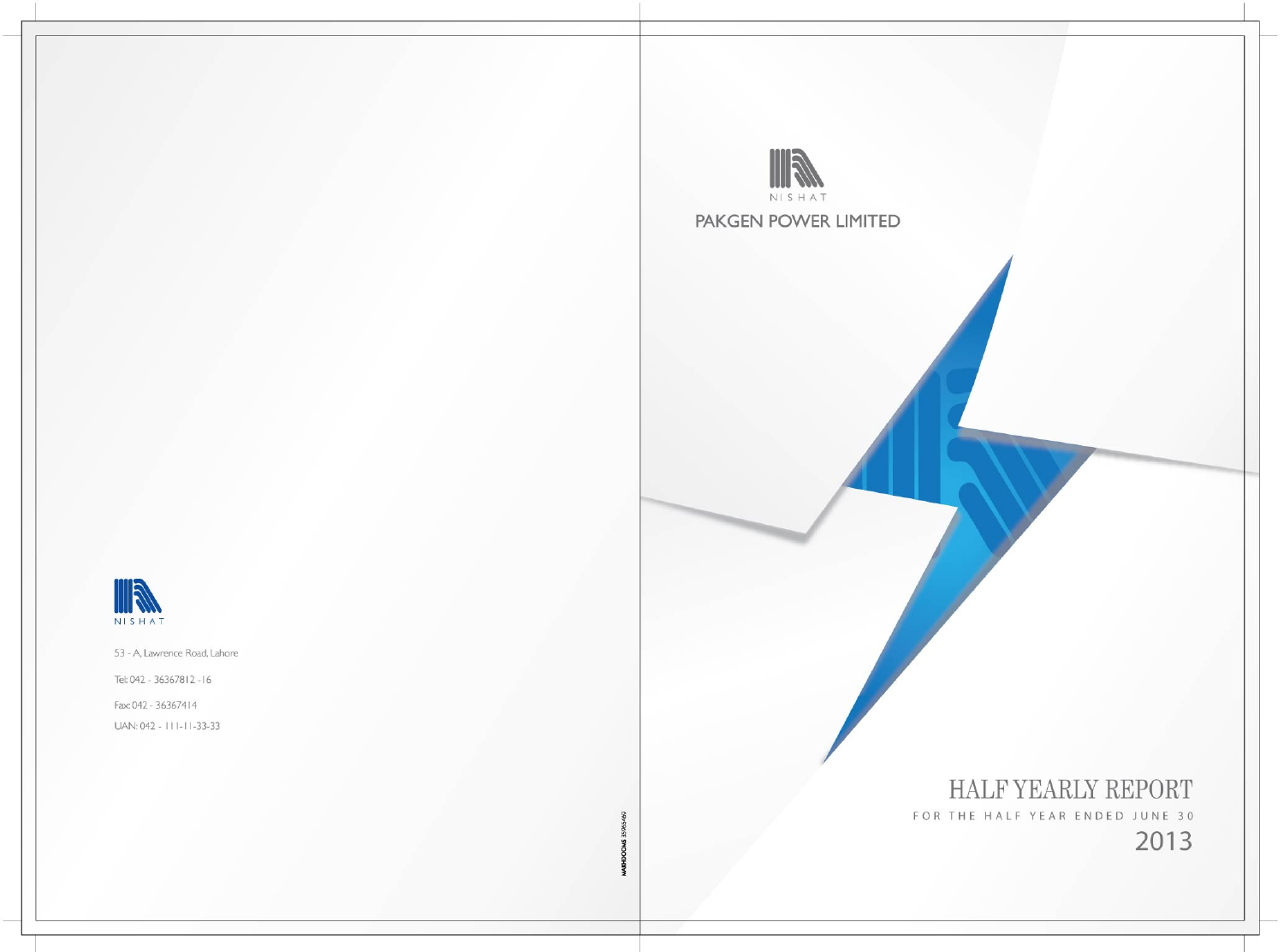# **CONTENTS**

 $\overline{1}$ 

| 02             | Corporate Profile                                                                        |
|----------------|------------------------------------------------------------------------------------------|
| 03             | Directors' Report                                                                        |
| 04             | Auditor's Report to the Members on Review of<br>Condense Interim Financial Information   |
| 05             | Condensed Interim Balance Sheet                                                          |
| 06             | Condensed Interim Statement of Profit and<br>Loss Account and Other Comprehensive Income |
| 07             | Condensed Interim Cash Flow Statement                                                    |
| 08             | Condensed Interim Statement of Changes in Equity                                         |
| O <sub>9</sub> | Selected Notes to the Condense Interim Financial Information                             |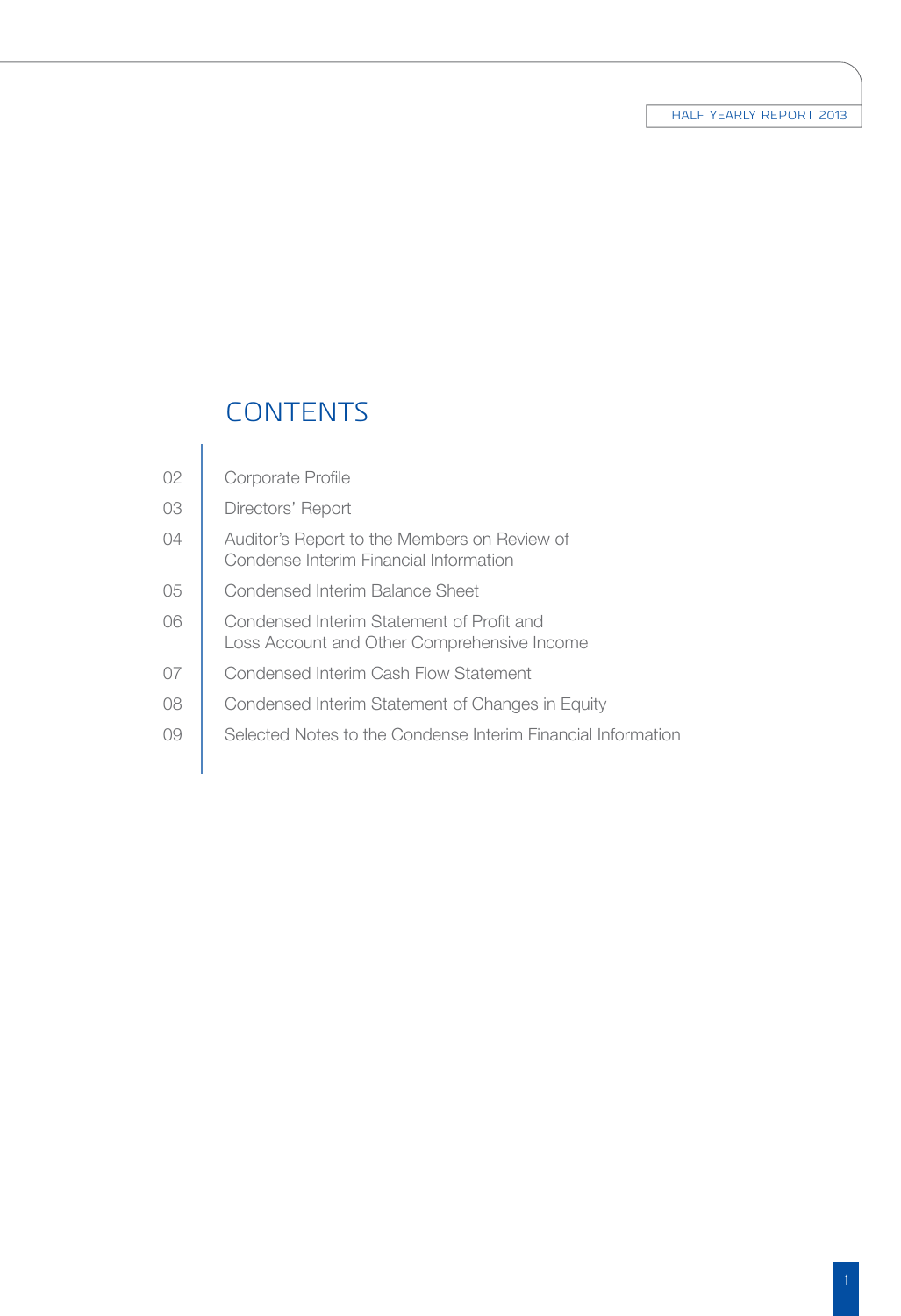# Company Profile

| <b>THE COMPANY</b>                            | Pakgen Power Limited ("the Company")<br>was incorporated in Pakistan on 22 June<br>1995 under the Companies Ordinance,<br>1984. The registered office is situated<br>at 53-A, Lawrence Road, Lahore. The<br>principal activities of the Company are<br>to own, operate and maintain an oil fired<br>power station ("the Complex") having<br>gross capacity of 365 MW in Mehmood<br>Kot, Muzaffargarh, Punjab, Pakistan.           |                                                                  |
|-----------------------------------------------|-----------------------------------------------------------------------------------------------------------------------------------------------------------------------------------------------------------------------------------------------------------------------------------------------------------------------------------------------------------------------------------------------------------------------------------|------------------------------------------------------------------|
| <b>BOARD OF DIRECTORS</b>                     | Mian Hassan Mansha<br>Mr. Shahid Zulfigar Khan<br>Mr. Mark Nicholas Cutis<br>Mr. Omar Liagat<br>Mr. Aurangzeb Feroz<br>Mr. Kamran Rasool<br>Mr. Khalid Qadeer Qureshi<br>Mr. Mahmood Akhtar<br>Mr. Samir Hammami                                                                                                                                                                                                                  | Chairman<br><b>Chief Executive Officer</b><br>Alternate Director |
| <b>AUDIT COMMITTEE</b>                        | Mr. Aurangzeb Feroz<br>Mr. Mark Nicholas Cutis                                                                                                                                                                                                                                                                                                                                                                                    | Chairman                                                         |
| <b>CHIEF FINANCIAL OFFICER</b>                | Mr. Mahmood Akhtar<br>Mr. Khalid Qadeer Qureshi                                                                                                                                                                                                                                                                                                                                                                                   |                                                                  |
| <b>COMPANY SECRETARY</b>                      | Mr. Khalid Mahmood Chohan                                                                                                                                                                                                                                                                                                                                                                                                         |                                                                  |
|                                               |                                                                                                                                                                                                                                                                                                                                                                                                                                   |                                                                  |
| <b>BANKERS OF THE COMPANY</b>                 | Habib Bank Limited<br>The Bank of Punjab<br>United Bank Limited<br><b>Allied Bank Limited</b><br>National Bank of Pakistan<br>Bank Alfalah Limited<br>Faysal Bank Limited<br>Askari Bank Limited<br>Habib Metropolitan Bank Limited<br>NIB Bank Limited<br><b>MCB Bank Limited</b><br>Bank Islami Pakistan Limited<br><b>KASB Bank Limited</b><br>Standard Chartered Bank (Pakistan) Limited<br>Al Baraka Bank (Pakistan) Limited |                                                                  |
| <b>AUDITOR OF THE COMPANY</b>                 | Riaz Ahmad & Co.<br><b>Chartered Accountants</b>                                                                                                                                                                                                                                                                                                                                                                                  |                                                                  |
| <b>LEGAL ADVISOR OF</b><br><b>THE COMPANY</b> | Mr. M. Aurangzeb Khan<br>Advocate High Court                                                                                                                                                                                                                                                                                                                                                                                      |                                                                  |
| <b>REGISTERED OFFICE</b>                      | 53-A, Lawrence Road,<br>Lahore-Pakistan<br>UAN: 042-111-11-33-33                                                                                                                                                                                                                                                                                                                                                                  |                                                                  |
| <b>HEAD OFFICE</b>                            | 1-B, Aziz Avenue, Gulberg-V,<br>Lahore- Pakistan<br>Tel: 042-35717090-96<br>Fax: 042-35717239                                                                                                                                                                                                                                                                                                                                     |                                                                  |
| <b>SHARE REGISTRAR</b>                        | Central Depository Company of Pakistan Limited<br>CDC House, 99-B, Block-B, S.M.C.H.S<br>Shahra-e-Faisal, Karachi-74400<br>Tel: (92-21) 111-111-500<br>Fax: (92-21) 34326053                                                                                                                                                                                                                                                      |                                                                  |
| <b>PLANT</b>                                  | Mehmood Kot, Muzaffargarh,<br>Punjab - Pakistan.                                                                                                                                                                                                                                                                                                                                                                                  |                                                                  |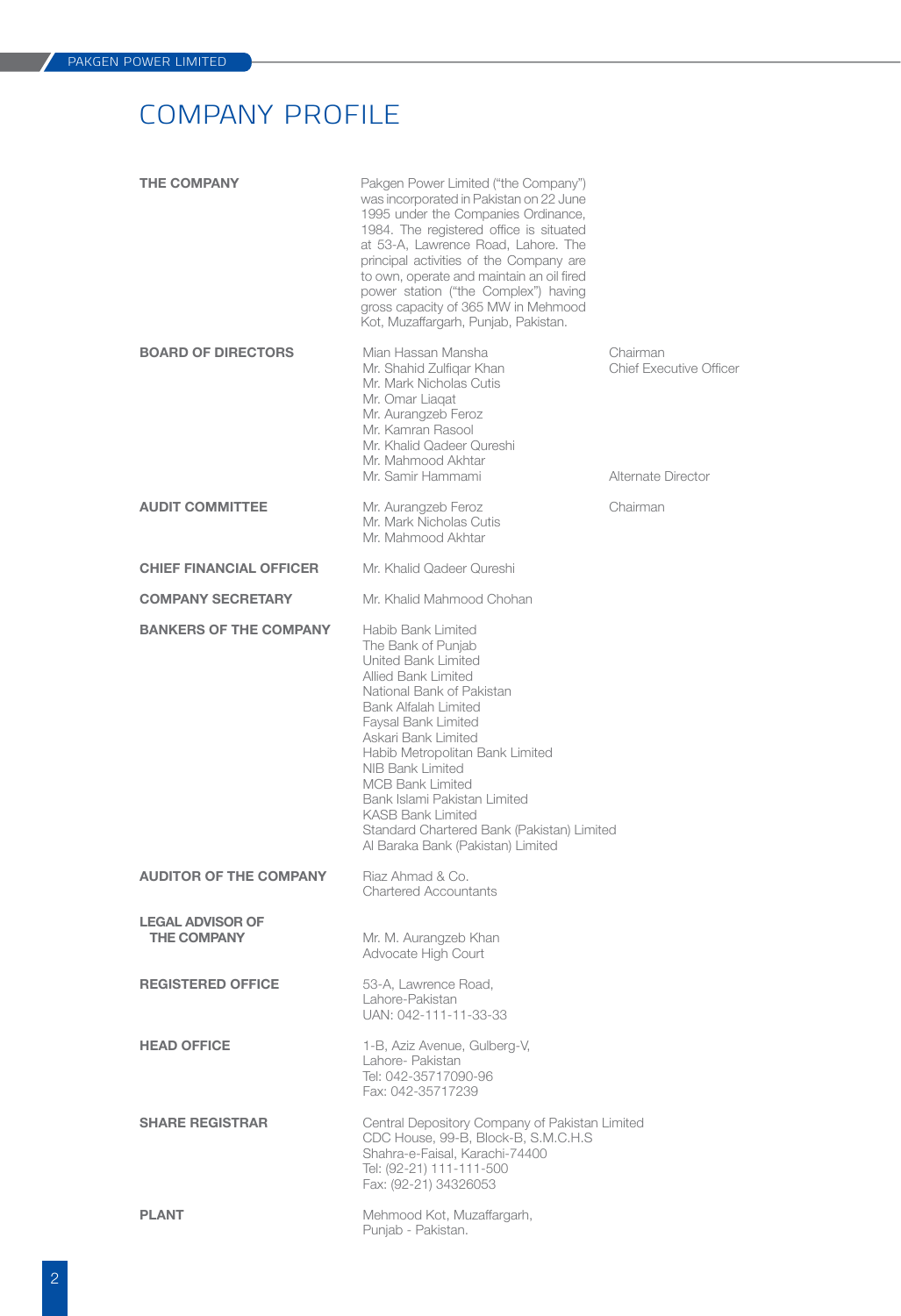# Directors' Report

The Directors of **Pakgen Power Limited "the Company"** are pleased to present their report together with operational and financial results of your Company duly reviewed by statutory auditors for the Half year ended 30 June 2013.

Your Company is engaged in power generation with a dependable capacity of 350.00 MW furnace oil fired power plant against a gross capacity of 365 MW. Its shares are listed on the Karachi and Lahore Stock Exchanges. The Sole purchaser of the power is Water and Power Development Authority (WAPDA). We report that during the period under review power plant by achieving all the operating standards dispatched 878,880 MWH of electricity as compared with 668,483 MWH dispatched during the corresponding six months of the previous financial year. Resultantly the capacity factor remained at 57.8% as against 43.9% demonstrated in the comparable six months of the previous financial year.

#### **Operation Financial Results:**

The financial results of the Company for the half year ended 30 June 2013 are as follows:

|                             | <b>HALF YEAR ENDED</b> |         |
|-----------------------------|------------------------|---------|
| <b>Financial Highlights</b> | <b>30 JUNE</b>         | 30 JUNE |
|                             | 2013                   | 2012    |
|                             |                        |         |
|                             |                        |         |

| Revenue (Rs '000')                    | 16,889,765 | 13.998.409 |
|---------------------------------------|------------|------------|
| Gross profit (Rs '000')               | 1.592.932  | 1.719.854  |
| Gross profit ratio to revenue (%)     | 9.43%      | 12.28%     |
| Pre-tax profit (Rs '000')             | 1.022.523  | 1.225.757  |
| After tax profit (Rs '000')           | 1.022.523  | 1.225.757  |
| After tax profit ratio to revenue (%) | 6.05%      | 8.76%      |
| Earnings per share (Rs)               | 2.75       | 3.29       |

The Company has posted after tax profit of Rs. 1,022,523 million as against Rs 1,225,757 million earned in the comparative period. Main reason for variation in net profit for period ended 30th June 2013 in Comparison with period ended 30th June 2012 is increase in delta loss by Rupees 187.549 million due to increase in net electricity supplied to WAPDA by 2103 Gwh and increase in fuel consumption 1.66 grams per kwh.

The net profits of the Company demonstrated the Earning per Share of Rs 2.75 as against Rs. 3.29 earned per share in the previous period despite several negative factors effecting profitability.

MOU (Memorandum of Understanding) has been signed between Government of Pakistan and the company to convert its oil fired plant into coal or petcoke on 28 June 2013.Conversion is expected to take place within three years subject to Board's formal approval and fulfillment of certain GOP obligations in streamlining the tariff approval process.

#### **Dividend Distribution**

The Company continues to honor it's commitment of safeguarding the shareholders' interests and takes immense pleasure in informing you that the Board in their meeting held on August 22, 2013 has announced Ist Interim Cash Dividend @ of PKR 1/- per share (i.e. 10%) for the half year ended June 30, 2013 for which the date of entitlement has been fixed as August 22, 2013.

#### **Acknowledgement**

We wish to thank our valuable shareholders, WAPDA, financial institutions, lenders, Pakistan State Oil and other suppliers for their trust and faith in the Company and their valuable support that enabled the Company to achieve better results.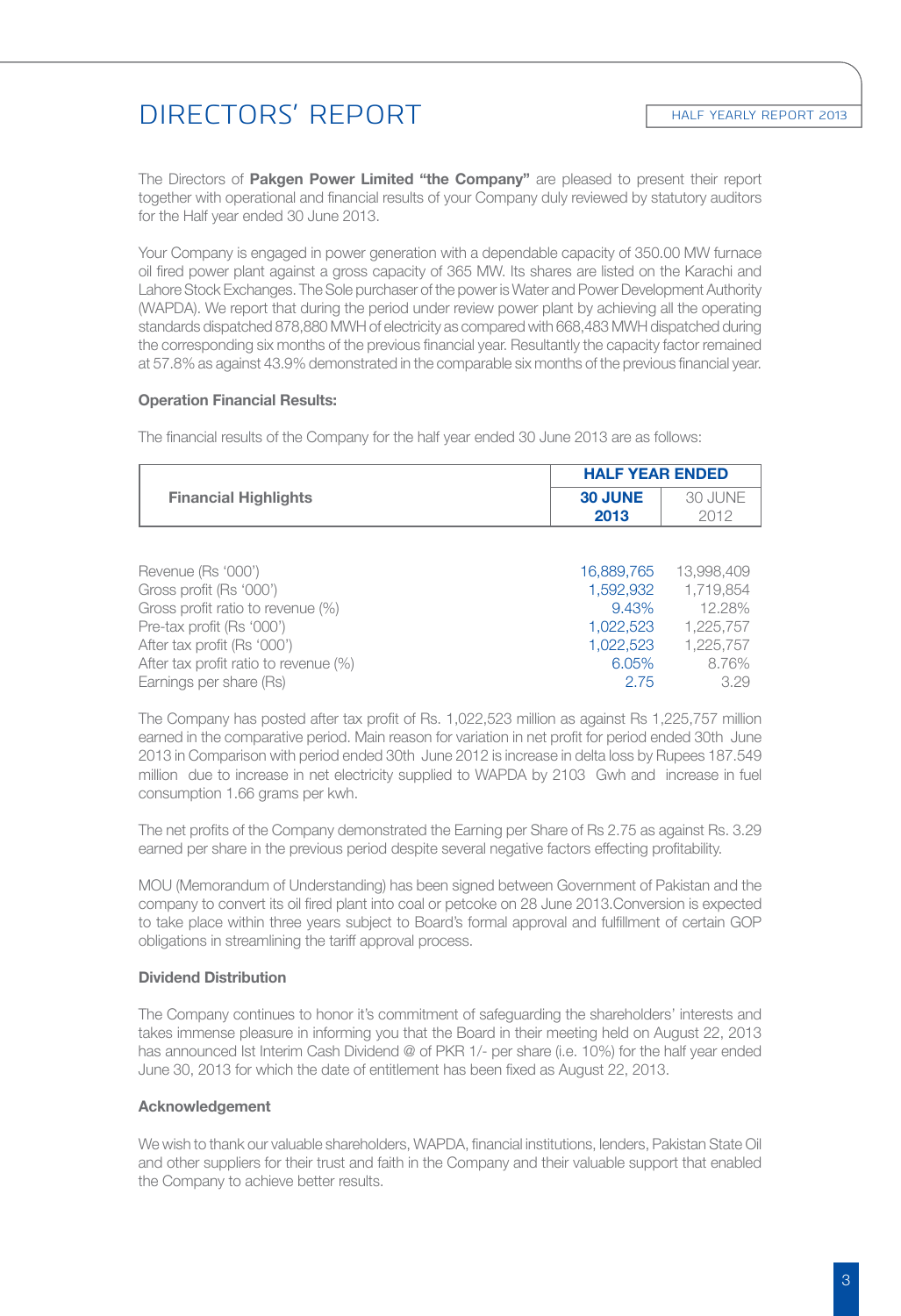We also appreciate the management for establishing a modern and motivating working climate and promoting high levels of performance in all areas of the power plant. We also take this opportunity to thank our executives and staff members for their consistent support, hardworking and commitment for delivering remarkable results and we wish for their long life relationship with the Company.

**For and on behalf of the Board of Directors**

**(Shahid Zulifiqar Khan)** Chief Executive Officer Lahore: August 22, 2013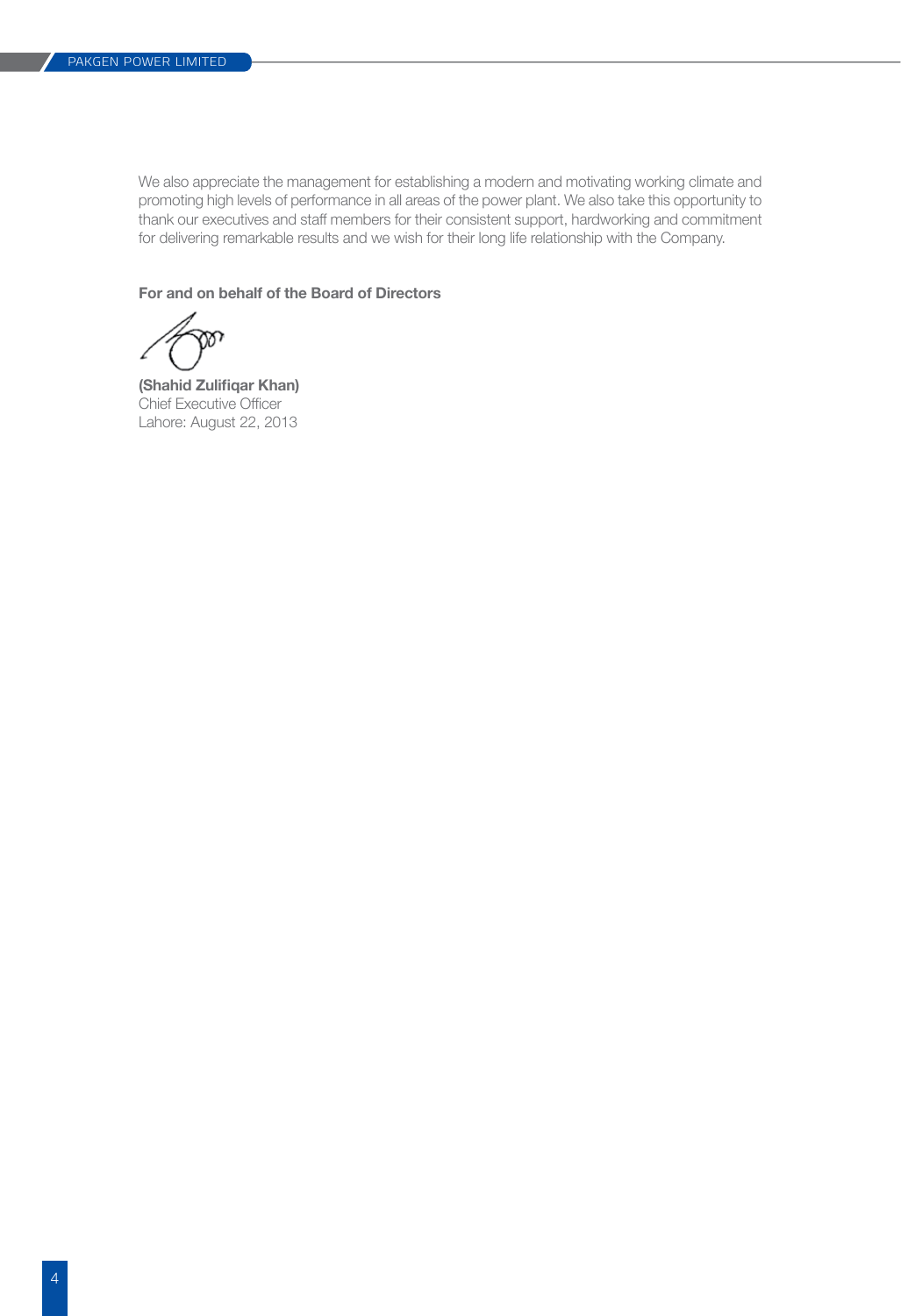HALF YEARLY REPORT 2013

# AUDITORS' REPORT TO THE MEMBERS ON REVIEW OF CONDENSED INTERIM FINANCIAL INFORMATION

#### *Introduction*

We have reviewed the accompanying condensed interim balance sheet of PAKGEN POWER LIMITED as at 30 June 2013 and the related condensed interim profit and loss account, condensed interim cash flow statement and condensed interim statement of changes in equity together with the notes forming part thereof (herein after referred to as "condensed interim financial information"), for the half year then ended. Management is responsible for the preparation and presentation of this condensed interim financial information in accordance with approved accounting standards as applicable in Pakistan for interim financial reporting. Our responsibility is to express a conclusion on this condensed interim financial information based on our review. The figures of the condensed interim profit and loss account for the quarters ended 30 June 2013 and 30 June 2012 have not been reviewed and we do not express a conclusion on them as we are required to review only the cumulative figures for the half year ended 30 June 2013.

#### *Scope of Review*

We conducted our review in accordance with International Standard on Review Engagements 2410, "Review of Interim Financial Information Performed by the Independent Auditor of the Entity". A review of condensed interim financial information consists of making inquiries, primarily of persons responsible for financial and accounting matters, and applying analytical and other review procedures. A review is substantially less in scope than an audit conducted in accordance with International Standards on Auditing and consequently does not enable us to obtain assurance that we would become aware of all significant matters that might be identified in an audit. Accordingly, we do not express an audit opinion.

#### *Conclusion*

Based on our review, nothing has come to our attention that causes us to believe that the accompanying condensed interim financial information as of and for the half year ended 30 June 2013 is not prepared, in all material respects, in accordance with approved accounting standards as applicable in Pakistan for interim financial reporting.

samadercy

**RIAZ AHMAD & COMPANY Chartered Accountants**

**Name of engagement partner: Muhammad Atif Mirza**

**Date: 22 August 2013**

**LAHORE**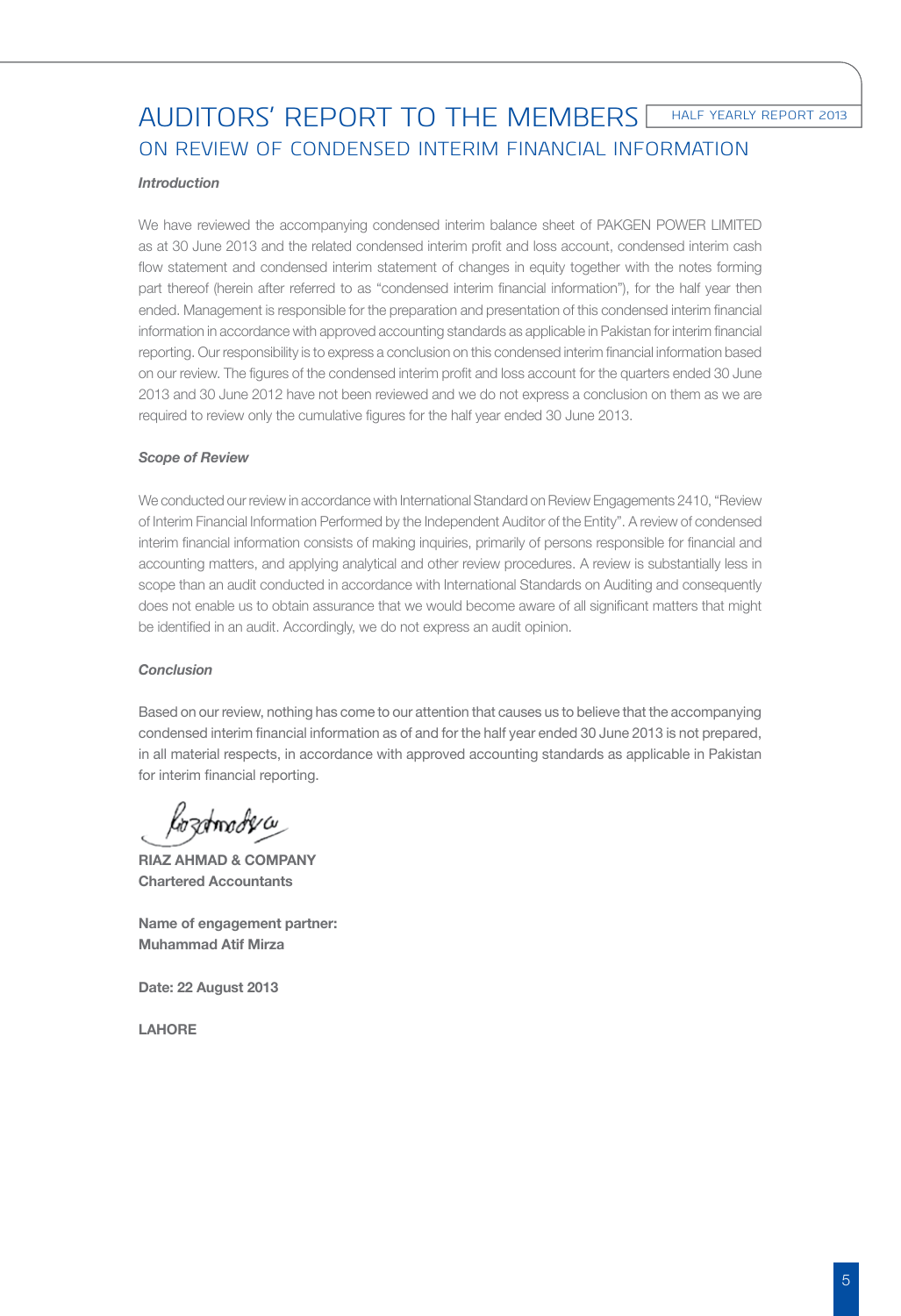# CONDENSED INTERIM BALANCE SHEET AS AT 30 JUNE 2013

| <b>Note</b> | <b>Un-audited</b><br>30 June<br>2013 | Audited<br>31 December<br>2012<br>(Rupees in thousand) |
|-------------|--------------------------------------|--------------------------------------------------------|
|             |                                      |                                                        |
|             |                                      |                                                        |
|             | 4,000,000                            | 4,000,000                                              |
|             | 3,720,816<br>116,959<br>10,801,196   | 3,720,816<br>116,959<br>10,150,755                     |
|             | 14,638,971                           | 13,988,530                                             |
|             |                                      |                                                        |
|             |                                      |                                                        |
|             | 259,819<br>260,563<br>3,418,143      | 649,710<br>276,682<br>8,710,864                        |
|             | 3,938,525                            | 9,637,256                                              |
|             | 3,938,525                            | 9,637,256                                              |
| 5           |                                      |                                                        |
|             | 18,577,496                           | 23,625,786                                             |
|             |                                      |                                                        |

The annexed notes form an integral part of this condensed interim financial information.

 **chief executive**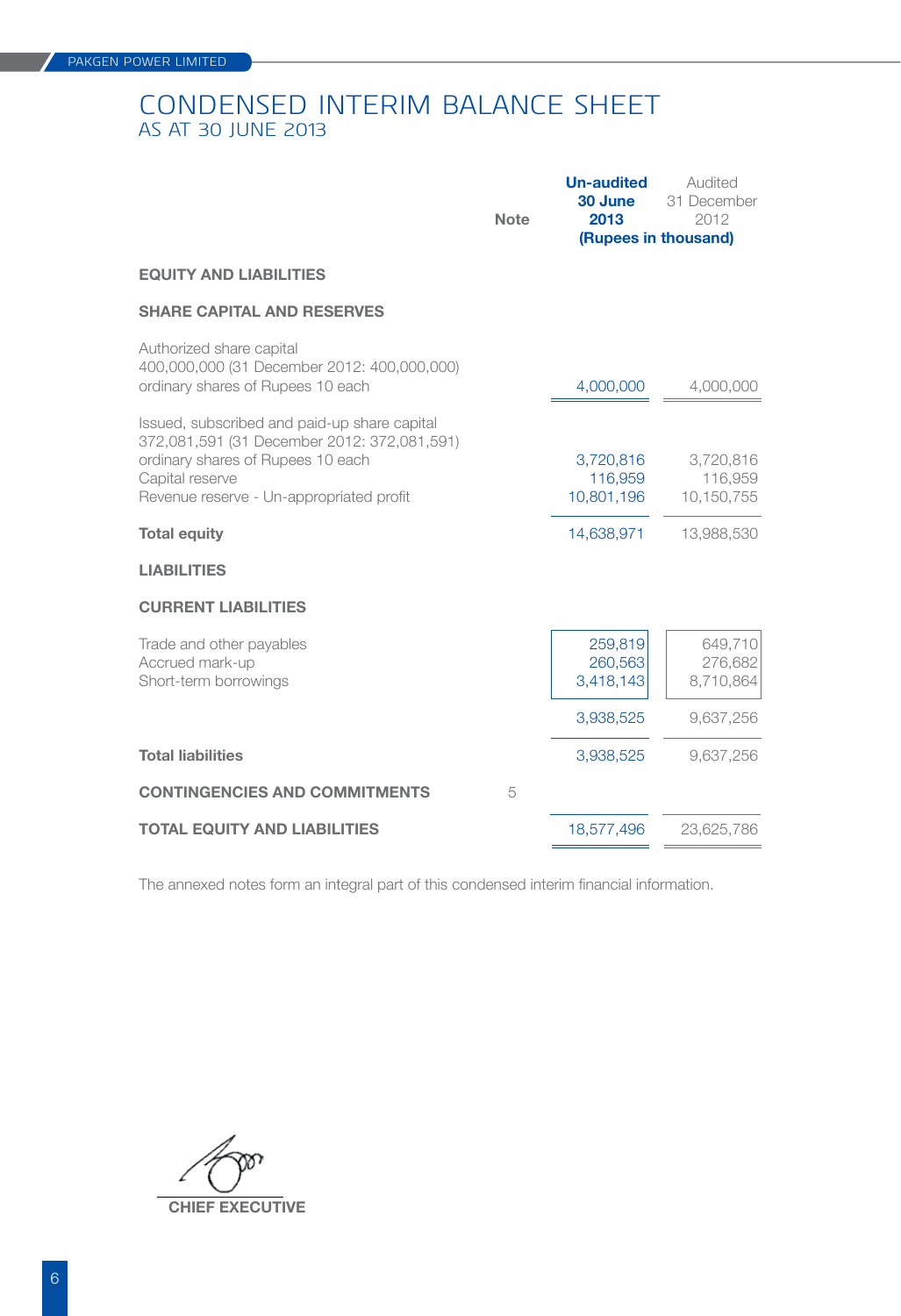## HALF YEARLY REPORT 2013

|                                                                                                                                                                                                                | <b>Note</b> | <b>Un-audited</b><br>30 June<br>2013<br>(Rupees in thousand)                            | Audited<br>31 December<br>2012                                                             |
|----------------------------------------------------------------------------------------------------------------------------------------------------------------------------------------------------------------|-------------|-----------------------------------------------------------------------------------------|--------------------------------------------------------------------------------------------|
| <b>ASSETS</b>                                                                                                                                                                                                  |             |                                                                                         |                                                                                            |
| <b>NON-CURRENT ASSETS</b>                                                                                                                                                                                      |             |                                                                                         |                                                                                            |
| Property, plant and equipment<br>Long-term security deposit                                                                                                                                                    | 6           | 8,162,271<br>15                                                                         | 8,088,972<br>15                                                                            |
|                                                                                                                                                                                                                |             | 8,162,286                                                                               | 8,088,987                                                                                  |
| <b>CURRENT ASSETS</b><br>Stores, spare parts and other consumables<br>Fuel stock<br>Trade debts<br>Advances and short-term prepayments<br>Other receivables<br>Sales tax recoverable<br>Cash and bank balances |             | 555,716<br>212,504<br>7,711,117<br>711,731<br>430,793<br>786,213<br>7,136<br>10,415,210 | 570,800<br>312,842<br>12,770,094<br>561,750<br>495,043<br>712,403<br>113,867<br>15,536,799 |

| <b>TOTAL ASSETS</b> | 18.577.496 | 23.625.786 |
|---------------------|------------|------------|
|                     |            |            |

*Directors in the directors of the directors of the Directors of the Directors of the Directors of the Directors of the Directors of the Directors of the Directors of the Directors of the Directors of the Directors of the*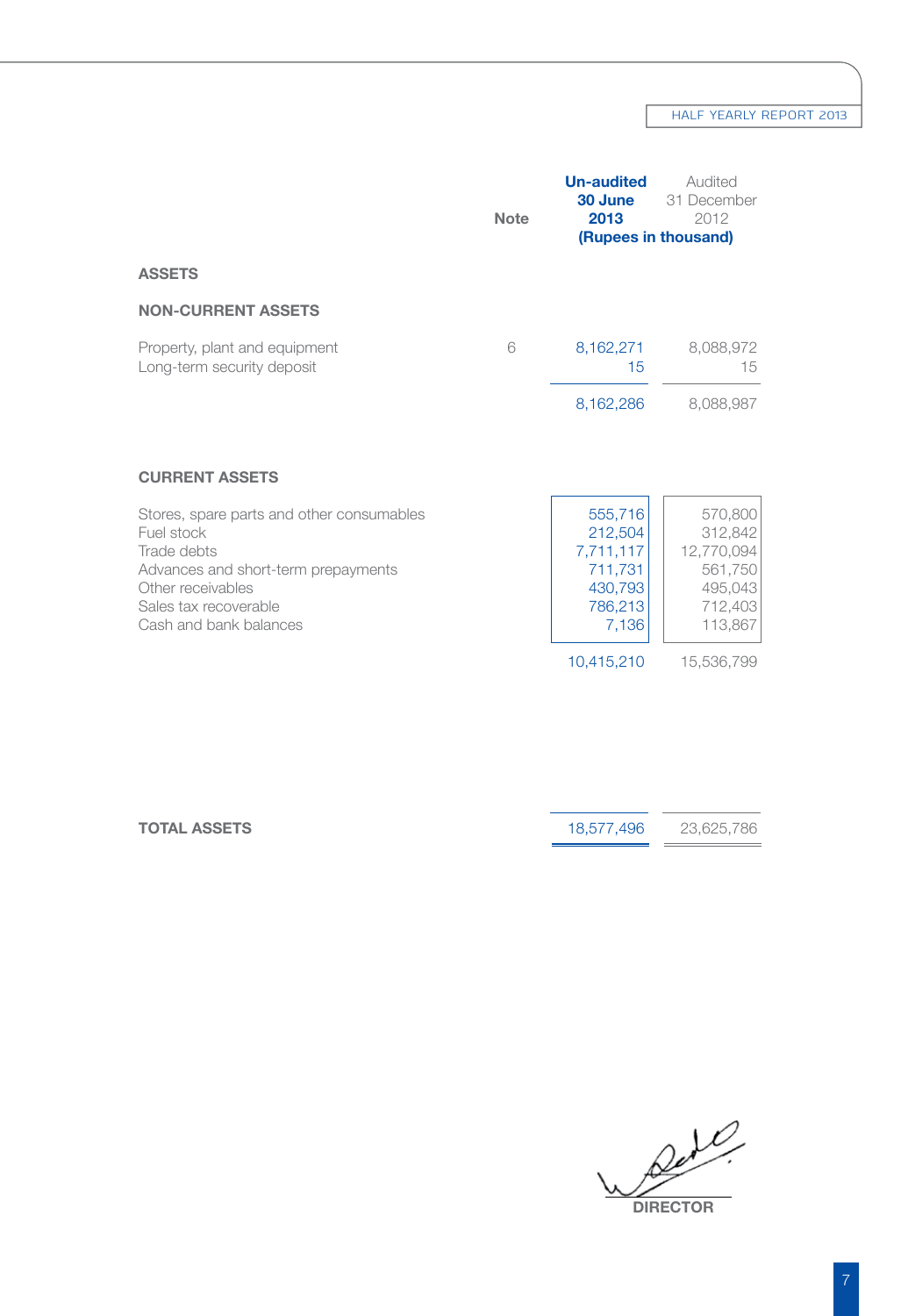## CONDENSED INTERIM PROFIT AND LOSS ACCOUNT FOR THE half year ENDED 30 JUNE 2013 (UN-AUDITED)

|                                                            |                | <b>Half Year Ended</b>       |                              | <b>Quarter Ended</b>      |                              |  |
|------------------------------------------------------------|----------------|------------------------------|------------------------------|---------------------------|------------------------------|--|
|                                                            |                | 30 June                      | 30 June                      | 30 June                   | 30 June                      |  |
|                                                            | Note           | 2013                         | 2012                         | 2013                      | 2012                         |  |
|                                                            |                |                              | (Rupees in thousand)         |                           | (Rupees in thousand)         |  |
| <b>REVENUE</b><br>COST OF SALES                            | $\overline{7}$ | 16,889,765<br>(15, 296, 833) | 13,998,409<br>(12, 284, 177) | 10,146,182<br>(9,403,345) | 11,541,130<br>(10, 764, 339) |  |
| <b>GROSS PROFIT</b>                                        |                | 1,592,932                    | 1,714,232                    | 742,837                   | 776,791                      |  |
| <b>ADMINISTRATIVE EXPENSES</b><br>OTHER OPERATING EXPENSES |                | (52, 534)<br>(1, 255)        | (65,092)<br>(22, 155)        | (30, 280)<br>(628)        | (45, 525)<br>(21, 554)       |  |
| OTHER INCOME                                               |                | 1,539,143<br>13,917          | 1,626,985<br>54,100          | 711,929<br>3,133          | 709,712<br>53,544            |  |
| PROFIT FROM OPERATIONS<br><b>FINANCE COST</b>              |                | 1.553.060<br>(530, 537)      | 1.681.085<br>(455, 328)      | 715.062<br>(269, 590)     | 763.256<br>(261, 155)        |  |
| PROFIT BEFORE TAXATION<br><b>TAXATION</b>                  |                | 1,022,523                    | 1,225,757                    | 445,472                   | 502,101                      |  |
| PROFIT AFTER TAXATION                                      |                | 1,022,523                    | 1,225,757                    | 445,472                   | 502,101                      |  |
| OTHER COMPREHENSIVE INCOME                                 |                |                              |                              |                           |                              |  |
| TOTAL COMPREHENSIVE INCOME<br>FOR THE PERIOD               |                | 1,022,523                    | 1,225,757                    | 445.472                   | 502,101                      |  |
| <b>EARNINGS PER SHARE - BASIC</b><br>AND DILUTED (RUPEES)  |                | 2.75                         | 3.29                         | 1.20                      | 1.35                         |  |

The annexed notes form an integral part of this condensed interim financial information.

**CHIEF EXECUTIVE DIRECTOR** 

8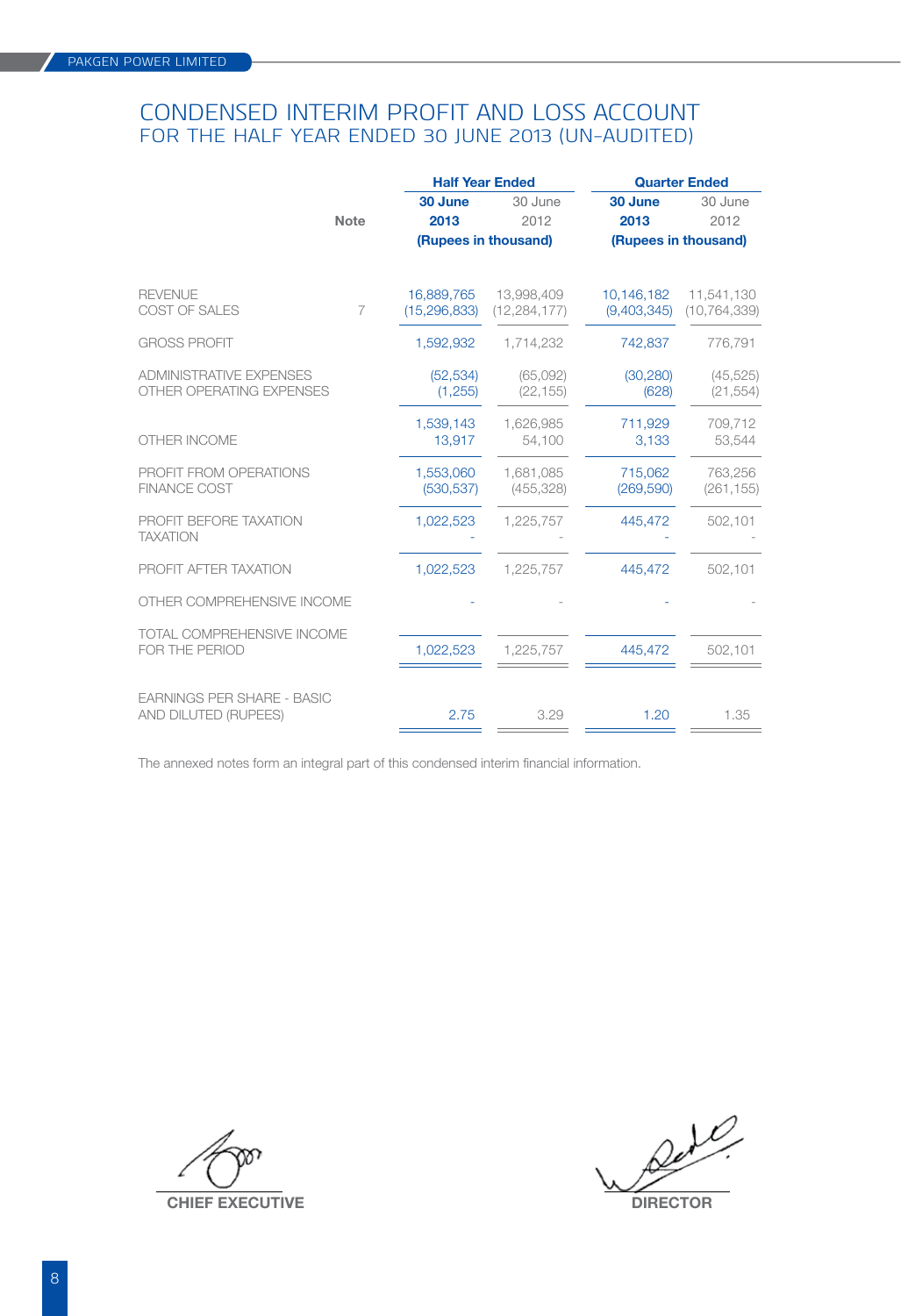#### **HALF YEARLY REPORT 2013** CONDENSED INTERIM CASH FLOW STATEMENT FOR THE half year ENDED 30 JUNE 2013 (UN-AUDITED)

|                                                                                   |             | <b>Half Year Ended</b>                     |                                              |  |
|-----------------------------------------------------------------------------------|-------------|--------------------------------------------|----------------------------------------------|--|
|                                                                                   | <b>Note</b> | 30 June<br>2013                            | 30 June<br>2012                              |  |
| <b>CASH FLOWS FROM OPERATING ACTIVITIES</b>                                       |             | (Rupees in thousand)                       |                                              |  |
| Cash generated from operations                                                    | 8           | 6,823,030                                  | 1,878,456                                    |  |
| Finance cost paid<br>Interest income received<br>Income tax paid<br>Gratuity paid |             | (546, 656)<br>13,149<br>(8,801)<br>(4,042) | (474, 605)<br>53,083<br>(24, 434)<br>(3,900) |  |
| Net cash generated from operating activities                                      |             | 6,276,680                                  | 1,428,600                                    |  |
| <b>CASH FLOWS FROM INVESTING ACTIVITIES</b>                                       |             |                                            |                                              |  |
| Capital expenditure on property, plant and equipment                              |             | (348, 364)                                 | (463, 692)                                   |  |
| Net cash used in investing activities                                             |             | (348, 364)                                 | (463, 692)                                   |  |
| <b>CASH FLOWS FROM FINANCING ACTIVITIES</b>                                       |             |                                            |                                              |  |
| Dividend paid                                                                     |             | (742, 326)                                 | (557, 202)                                   |  |
| Net cash used in financing activities                                             |             | (742, 326)                                 | (557, 202)                                   |  |
| Net increase in cash and cash equivalents                                         |             | 5,185,990                                  | 407,706                                      |  |
| Cash and cash equivalents at beginning of the period                              |             | (8,596,997)                                | (6,844,780)                                  |  |
| Cash and cash equivalents at end of the period                                    |             | (3,411,007)                                | (6,437,074)                                  |  |
| <b>CASH AND CASH EQUIVALENTS</b>                                                  |             |                                            |                                              |  |
| Cash in hand<br>Cash at banks<br>Short-term borrowings                            |             | 147<br>6.989<br>(3, 418, 143)              | 63<br>428,596<br>(6,865,733)                 |  |
|                                                                                   |             | (3,411,007)                                | (6,437,074)                                  |  |

The annexed notes form an integral part of this condensed interim financial information. 

**CHIEF EXECUTIVE DIRECTOR**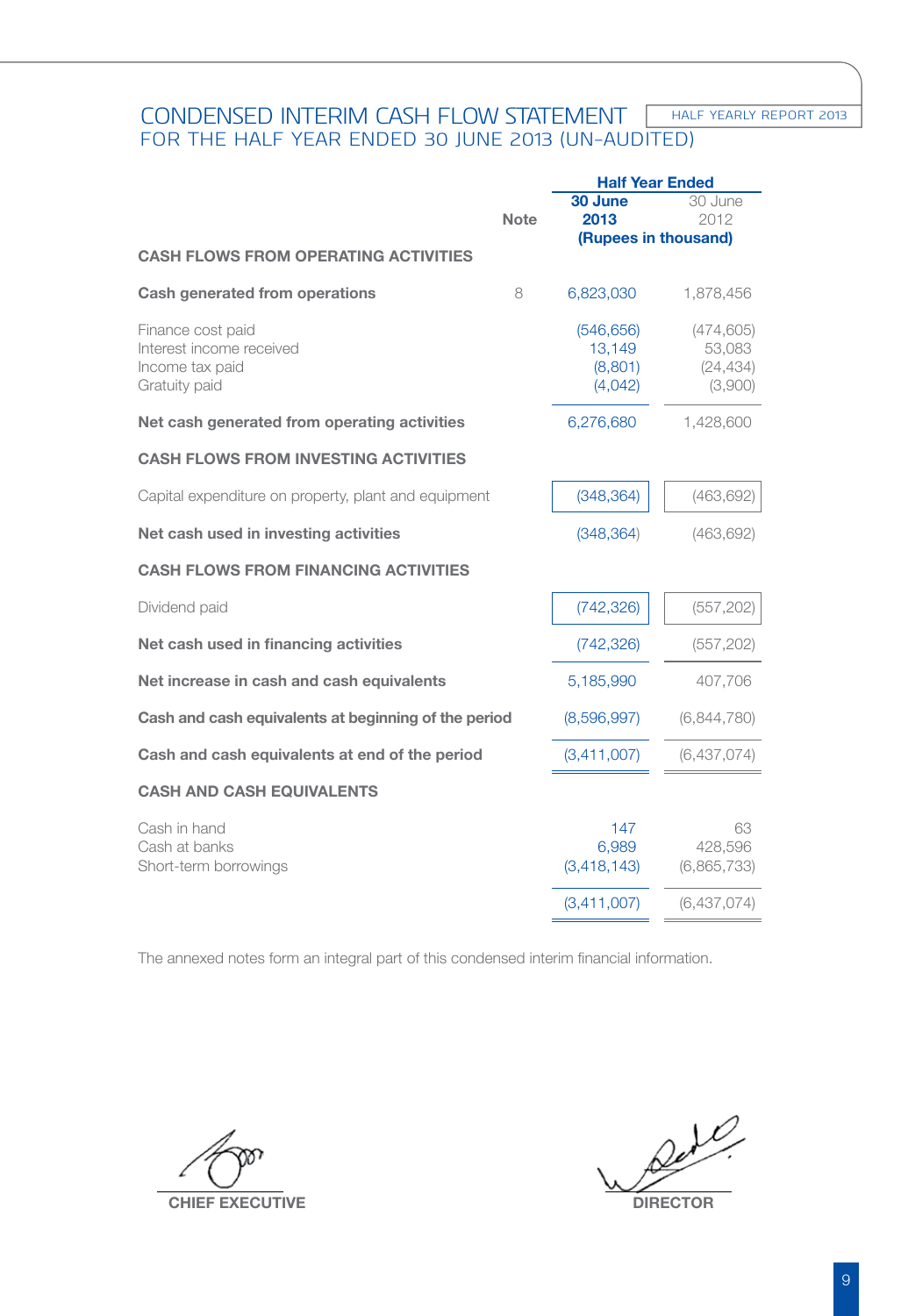## CONDENSED INTERIM STATEMENT OF CHANGES IN EQUITY (Un-audited) FOR THE half year ENDED 30 JUNE 2013 (UN-AUDITED)

|                                                                                                                           |                | <b>RESERVES</b> |                             |                               |
|---------------------------------------------------------------------------------------------------------------------------|----------------|-----------------|-----------------------------|-------------------------------|
|                                                                                                                           | <b>SHARE</b>   | <b>Capital</b>  | <b>Revenue</b>              |                               |
|                                                                                                                           | <b>CAPITAL</b> | <b>Retained</b> | $Un-$                       | <b>TOTAL</b><br><b>EQUITY</b> |
|                                                                                                                           |                | payments        | appropriated                |                               |
|                                                                                                                           |                | reserve         | profit                      |                               |
|                                                                                                                           |                |                 | -- - - Rupees in thousand - |                               |
| Balance as at 31 December 2011 - audited                                                                                  | 3,720,816      | 116,959         |                             | 9,422,131 13,259,906          |
| Transaction with owners - Final dividend for<br>the year ended 31 December 2011<br>@ Rupees 1.5 per share                 |                |                 | (558, 122)                  | (558, 122)                    |
| Profit for the half year ended 30 June 2012<br>Other comprehensive income for the half year<br>ended 30 June 2012         |                |                 | 1,225,757                   | 1,225,757                     |
| Total comprehensive income for the half year<br>ended 30 June 2012                                                        |                |                 | 1,225,757                   | 1,225,757                     |
| Balance as at 30 June 2012 - un-audited                                                                                   | 3,720,816      | 116,959         | 10,089,766 13,927,541       |                               |
| 1st interim dividend for year ended<br>31 December 2012 @ Rupee 1 per share                                               |                |                 | (372, 082)                  | (372,082)                     |
| 2nd interim dividend for the year ended<br>31 December 2012 @ Rupee 1 per share                                           |                |                 | (372, 082)                  | (372,082)                     |
| Transactions with owners of the Company<br>recognized directly in equity                                                  |                |                 | (744, 164)                  | (744, 164)                    |
| Profit for the half year ended 31 December 2012<br>Other comprehensive income for the half year<br>ended 31 December 2012 |                |                 | 805,153                     | 805,153                       |
| Total comprehensive income for the half year<br>ended 31 December 2012                                                    |                |                 | 805,153                     | 805,153                       |
| Balance as at 31 December 2012 - audited                                                                                  | 3,720,816      | 116,959         | 10,150,755 13,988,530       |                               |
| Transaction with owners - Final dividend for<br>the year ended 31 December 2012<br>@ Rupee 1 per share                    |                |                 | (372,082)                   | (372,082)                     |
| Profit for the half year ended 30 June 2013<br>Other comprehensive income for the half<br>year ended 30 June 2013         |                |                 | 1,022,523                   | 1,022,523                     |
| Total comprehensive income for the half year<br>ended 30 June 2013                                                        |                |                 | 1,022,523                   | 1,022,523                     |
| Balance as at 30 June 2013 - un-audited                                                                                   | 3,720,816      | 116,959         | 10,801,196 14,638,971       |                               |

The annexed notes form an integral part of this condensed interim financial information.

**CHIEF EXECUTIVE DIRECTOR**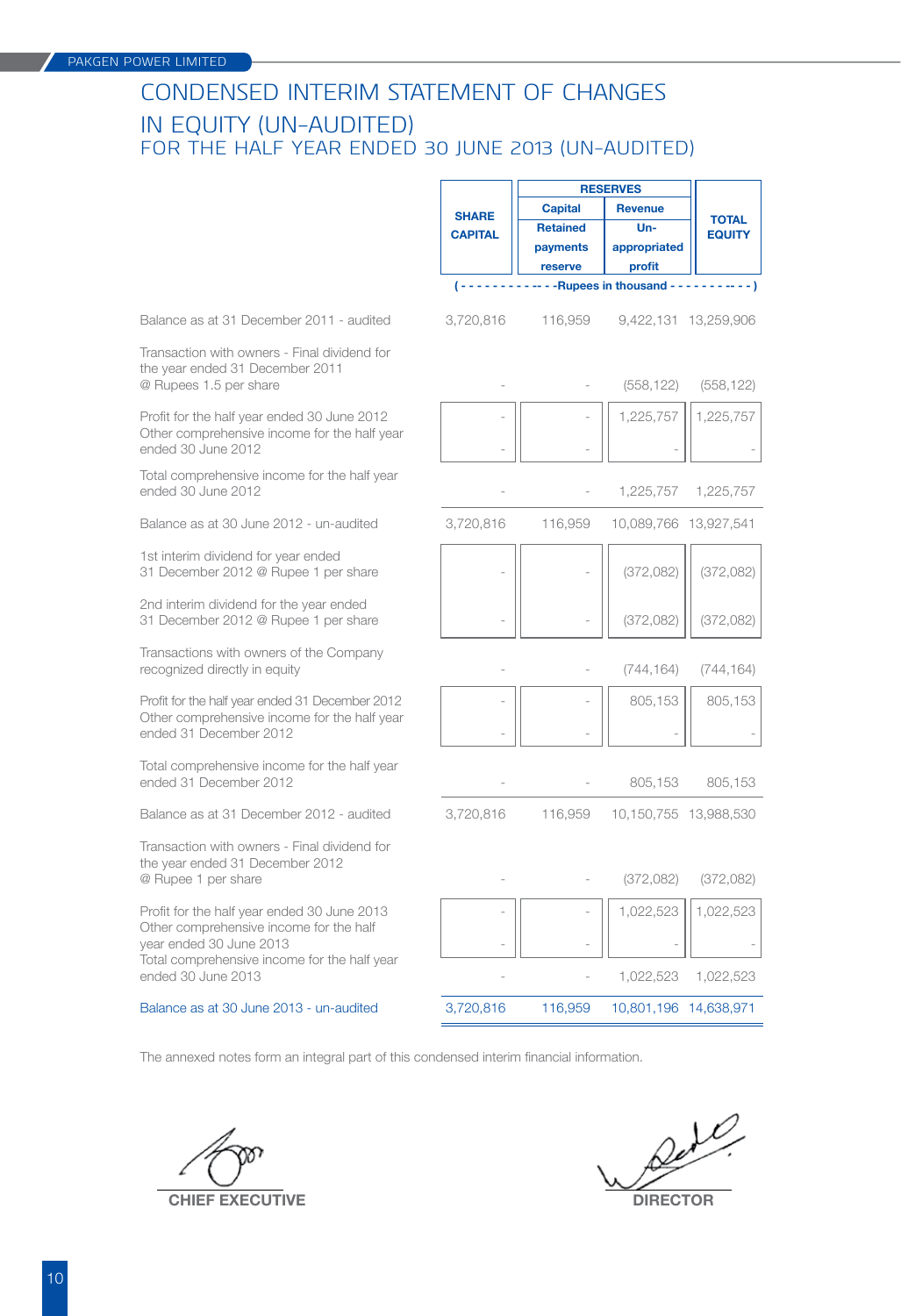# SELECTED NOTES TO THE CONDENSED INTERIM FINANCIAL INFORMATION FOR THE half year ENDED 30 JUNE 2013 (UN-AUDITED)

## 1. THE COMPANY AND ITS OPERATIONS

 Pakgen Power Limited ("the Company") was incorporated in Pakistan on 22 June 1995 under the Companies Ordinance, 1984. The registered office of the Company is situated at 53-A, Lawrence Road, Lahore. The Company's ordinary shares are listed on the Karachi Stock Exchange (Guarantee) Limited and Lahore Stock Exchange (Guarantee) Limited. The principal activities of the Company are to own, operate and maintain an oil fired power station ("the Complex") having gross capacity of 365 MW in Mehmood Kot, Muzaffargarh, Punjab, Pakistan.

## 2. BASIS OF PREPARATION

 This condensed interim financial information is unaudited but subject to limited scope review by the statutory auditors and is being submitted to shareholders as required by section 245 of the Companies Ordinance, 1984. This condensed interim financial information of the Company for the half year ended 30 June 2013 has been prepared in accordance with the requirements of International Accounting Standards (IAS) 34 "Interim Financial Reporting" and provisions of and directives issued under the Companies Ordinance, 1984. In case where requirements differ, the provisions of or directives issued under the Companies Ordinance, 1984 have been followed. This condensed interim financial information should be read in conjunction with the preceding audited annual published financial statements of the Company for the year ended 31 December 2012.

## 3. ACCOUNTING POLICIES

 The accounting policies and methods of computations adopted for the preparation of this condensed interim financial information are same as applied in the preparation of the preceding audited annual published financial statements of the Company for the year ended 31 December 2012.

## 4. CRITICAL ACCOUNTING ESTIMATES AND JUDGMENTS

 The preparation of this condensed interim financial information in conformity with approved accounting standards requires the use of certain critical accounting estimates. It also requires management to exercise its judgment in the process of applying the Company's accounting policies. Estimates and judgments are continually evaluated and are based on historical experience and other factors, including expectations of future events that are believed to be reasonable under the circumstances.

 During preparation of this condensed interim financial information, the significant judgments made by the management in applying the Company's accounting policies and key sources of estimation and uncertainty were the same as those that applied in the preceding audited annual published financial statements of the Company for the year ended 31 December 2012.

## 5. CONTINGENCIES AND COMMITMENTS

## 5.1 Contingencies

 There is no change in the contingencies disclosed in the preceding audited annual published financial statements of the Company for the year ended 31 December 2012.

## 5.2 Commitments

 There is no change in the commitments disclosed in the preceding audited annual published financial statements of the Company for the year ended 31 December 2012, except for the commitments for letters of credit as at reporting date are amounting to Rupees 1,895 million (31 December 2012: Rupees 2,052 million).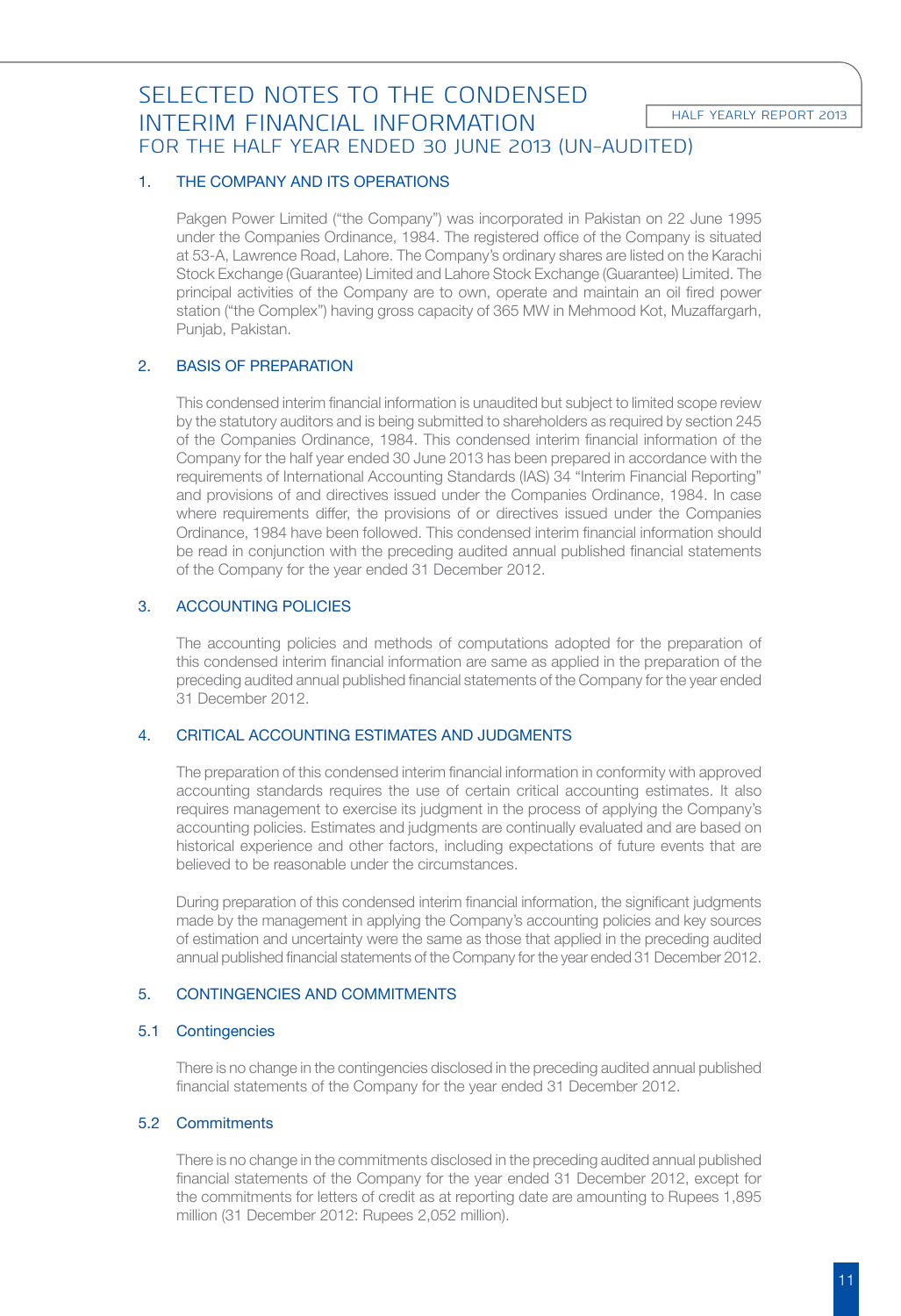|                                                                                                                    | <b>Un-audited</b><br>30 June<br>2013         | Audited<br>31 December<br>2012 |
|--------------------------------------------------------------------------------------------------------------------|----------------------------------------------|--------------------------------|
|                                                                                                                    |                                              | (Rupees in thousand)           |
| PROPERTY, PLANT AND EQUIPMENT<br>6.                                                                                |                                              |                                |
| Operating fixed assets (Note 6.1)<br>Capital work-in-progress (Note 6.2)                                           | 7,194,134<br>968,137                         | 6,934,052<br>1,154,920         |
|                                                                                                                    | 8,162,271                                    | 8,088,972                      |
| 6.1<br>Operating fixed assets                                                                                      |                                              |                                |
| Opening book value<br>Add: Cost of additions during the                                                            | 6,934,052                                    | 7,272,877                      |
| period / year (Note 6.1.1)<br>Less: Book value of deletions / derecognitions                                       | 535,147                                      | 25,550                         |
| during the period / year (Note 6.1.2)<br>Less: Depreciation charged during the period / year                       | 275,065                                      | 364.375                        |
| Closing book value                                                                                                 | 7,194,134                                    | 6,934,052                      |
| 6.1.1 Cost of additions                                                                                            |                                              |                                |
| Plant and machinery<br>Vehicles<br>Furniture and fixtures<br>Office equipment<br>Electric equipment and appliances | 513,115<br>2,260<br>1,523<br>2,621<br>15,628 | 19,576<br>977<br>4,997         |
|                                                                                                                    | 535,147                                      | 25,550                         |

## 6.1.2 Book value of deletions / derecognitions

 Fully depreciated plant and machinery having cost of Rupees 135.092 million (31 December 2012: Rupees Nil) have been deleted / derecognized during the period. 

## 6.2 Capital work-in-progress

| Civil works         | 194.115 | 26,406    |
|---------------------|---------|-----------|
| Plant and machinery | 773.437 | 1,126,706 |
| <b>Others</b>       | 585     | 1.808     |
|                     | 968.137 | 1.154.920 |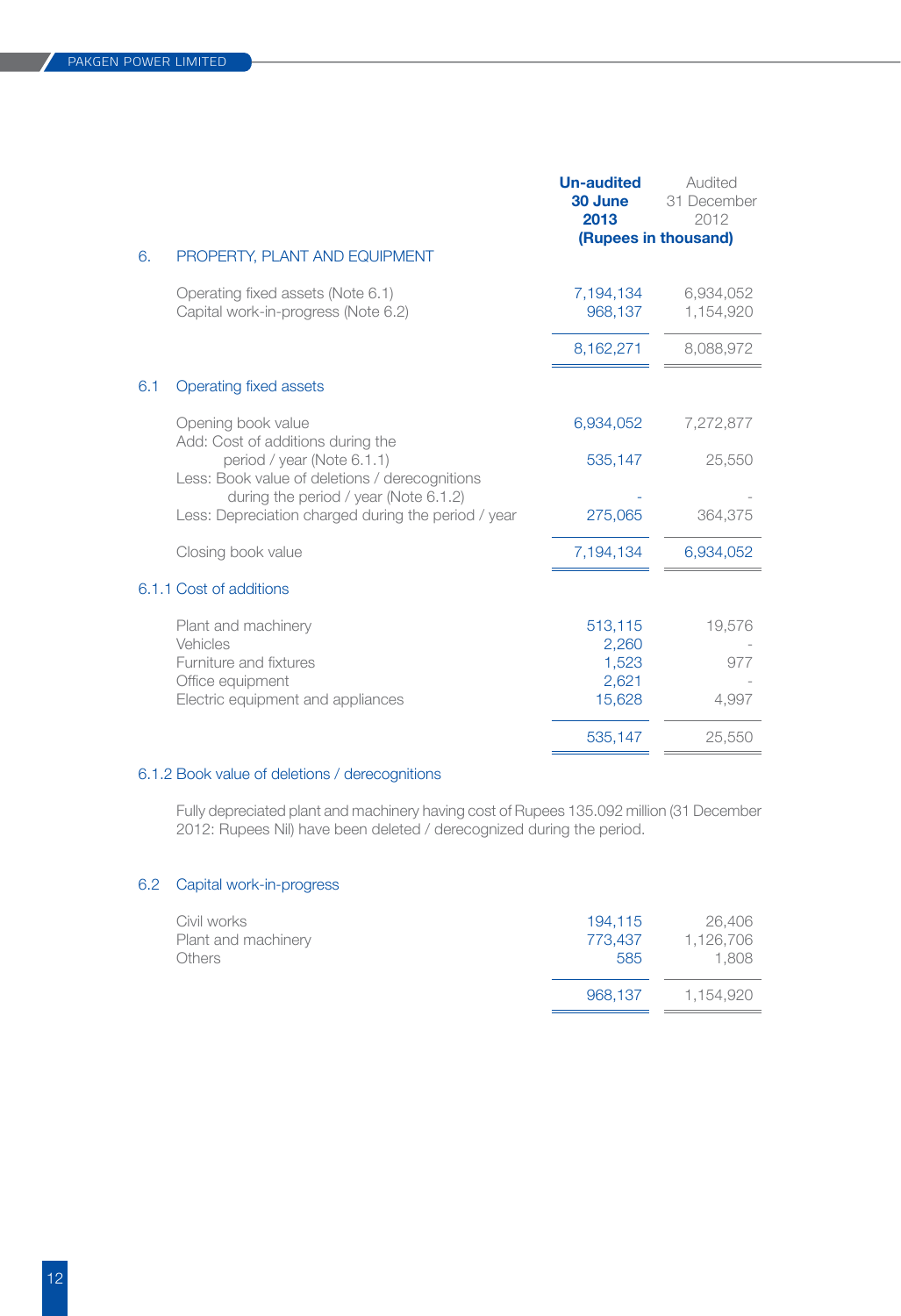|    |                                 | (Un-audited)<br><b>Half Year Ended</b> |            | (Un-audited)<br><b>Quarter Ended</b> |            |
|----|---------------------------------|----------------------------------------|------------|--------------------------------------|------------|
|    |                                 |                                        |            |                                      |            |
|    |                                 | 30 June                                | 30 June    | 30 June                              | 30 June    |
|    |                                 | 2013                                   | 2012       | 2013                                 | 2012       |
|    |                                 | (Rupees in thousand)                   |            | (Rupees in thousand)                 |            |
| 7. | COST OF SALES                   |                                        |            |                                      |            |
|    | Fuel cost                       | 14.643.192                             | 11.791.849 | 9.058.539                            | 10.530.526 |
|    | Operation and maintenance costs | 230,577                                | 210.911    | 98.314                               | 95,323     |
|    | Insurance                       | 153.503                                | 104.301    | 75.192                               | 50.029     |
|    | Depreciation                    | 269.561                                | 177.116    | 171.300                              | 88.461     |
|    |                                 | 15.296.833                             | 12.284.177 | 9.403.345                            | 10.764.339 |
|    |                                 |                                        |            |                                      |            |

|                                                                                                                                                                | (Un-audited)<br><b>HALF YEAR ENDED</b>                              |                                                                           |
|----------------------------------------------------------------------------------------------------------------------------------------------------------------|---------------------------------------------------------------------|---------------------------------------------------------------------------|
|                                                                                                                                                                | 30 June<br>2013<br>(Rupees in thousand)                             | 30 June<br>2012                                                           |
| CASH GENERATED FROM OPERATIONS<br>8.                                                                                                                           |                                                                     |                                                                           |
| Profit before taxation                                                                                                                                         | 1,022,523                                                           | 1,225,757                                                                 |
| Adjustments for non-cash charges and other items:<br>Depreciation<br>Provision for gratuity<br>Provision for doubtful debts<br>Interest income<br>Finance cost | 275,065<br>4,042<br>(13, 149)<br>530,537                            | 182,672<br>3,900<br>20,993<br>(53,083)<br>455,328                         |
| Cash flows from operating activities before<br>working capital changes                                                                                         | 1,819,018                                                           | 1,835,567                                                                 |
| (Increase) / decrease in current assets:                                                                                                                       |                                                                     |                                                                           |
| Stores, spare parts and other consumables<br>Fuel stock<br>Trade debts<br>Advances and short-term prepayments<br>Other receivables<br>Sales tax recoverable    | 15,084<br>100.338<br>5,058,977<br>(141, 180)<br>64,250<br>(73, 810) | 308,082<br>(395, 665)<br>565,806<br>(266, 071)<br>(61, 491)<br>(110, 153) |
| (Decrease) / increase trade and other payables                                                                                                                 | 5,023,659<br>(19, 647)                                              | 40,508<br>2,381                                                           |
|                                                                                                                                                                | 6,823,030                                                           | 1,878,456                                                                 |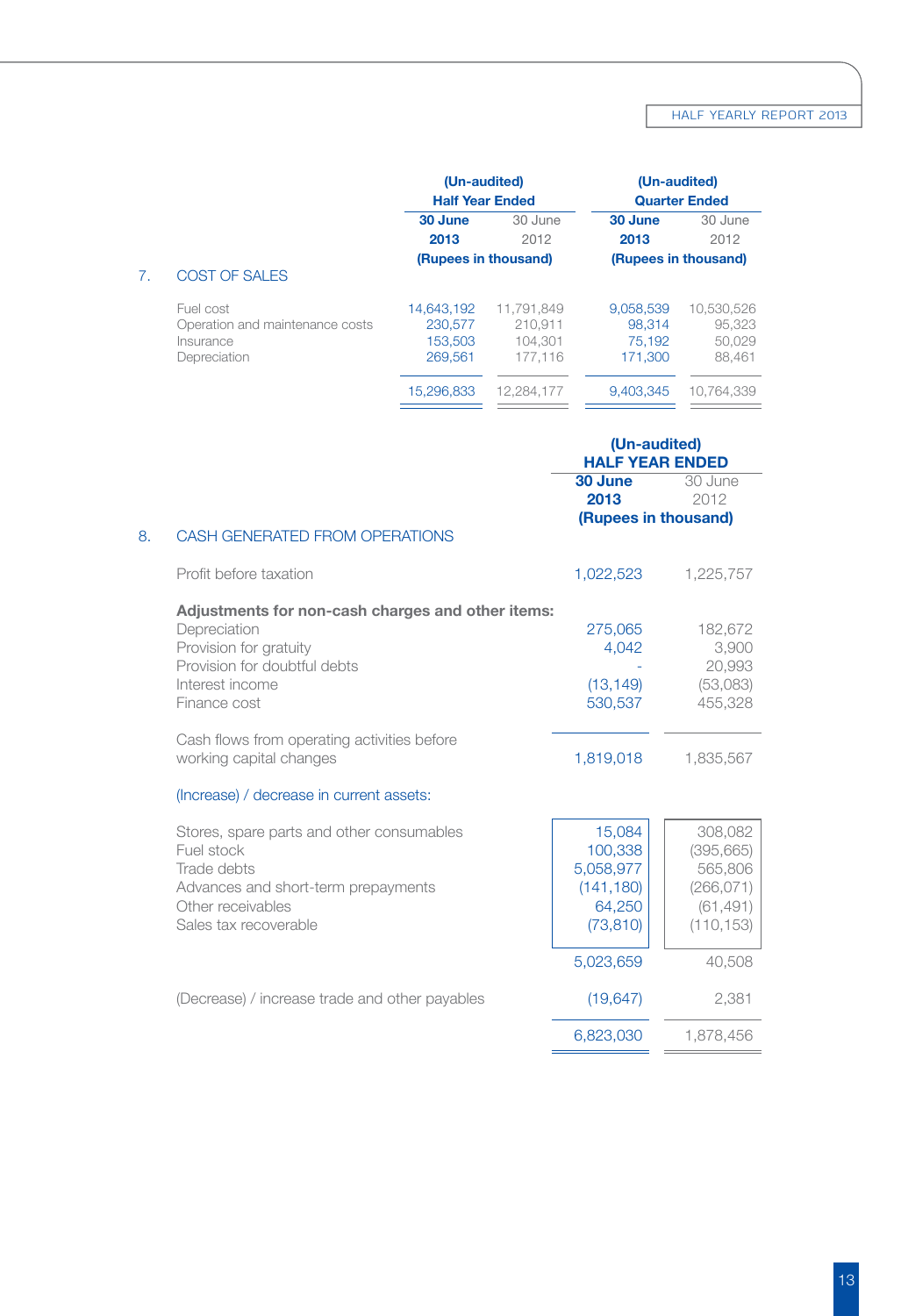#### 9. TRANSACTIONS WITH RELATED PARTIES

 Related parties of the Company comprise of associated undertakings and key management personnel. Transactions with related parties include expenses charged between these companies. The Company in the normal course of business carries out transactions with these related parties. Detail of transactions with related parties are as follows:

|                                                                  | (Un-audited)<br><b>Half Year Ended</b> |                           | (Un-audited)                   |                                               |  |
|------------------------------------------------------------------|----------------------------------------|---------------------------|--------------------------------|-----------------------------------------------|--|
|                                                                  |                                        |                           | <b>Quarter Ended</b>           |                                               |  |
|                                                                  | 30 June                                | 30 June                   | 30 June                        | 30 June                                       |  |
|                                                                  | 2013                                   | 2012                      | 2013                           | 2012                                          |  |
|                                                                  |                                        |                           | (Rupees in thousand)           |                                               |  |
| Nature of transaction                                            |                                        |                           |                                |                                               |  |
| Insurance premium<br>Share of expenses<br>Share of rental income | 204,663<br>110,750<br>768              | 124,951<br>108,829<br>714 | 101,164<br>60,036<br>380       | 61,352<br>54,573<br>332                       |  |
| Rent expense<br><b>Dividend</b>                                  | 3,139<br>567,814                       | 3,139<br>442,136          | 1,570<br>273,058               | 1,570<br>442,136                              |  |
| Remuneration                                                     |                                        |                           |                                | 5,504                                         |  |
|                                                                  |                                        |                           |                                | Audited<br>31 December<br>2012                |  |
|                                                                  |                                        | 8,042                     | (Rupees in thousand)<br>10,953 | 4,021<br><b>Un-audited</b><br>30 June<br>2013 |  |

Payable to associated undertaking  $24,317$ 

9.1 The Company shares premises, employees and other common costs with its associated company, Lalpir Power Limited on fifty-fifty basis in accordance with "Shared Facilities Agreement". 

### 10. EVENTS AFTER THE REPORTING PERIOD

 The Board of Directors of the Company at their meeting held on August 22, (2012: 24 August 2012) has proposed cash dividend of Rupees1/- (2012: Rupee 1) per share. However, this event has been considered as a non-adjusting event under International Accounting Standard (IAS) 10 'Events after the Reporting Period' and has not been recognized in this condensed interim financial information. 

### 11. FINANCIAL RISK MANAGEMENT

 The Company's financial risk management objectives and policies are consistent with those disclosed in the preceding audited annual published financial statements of the Company for the year ended 31 December 2012.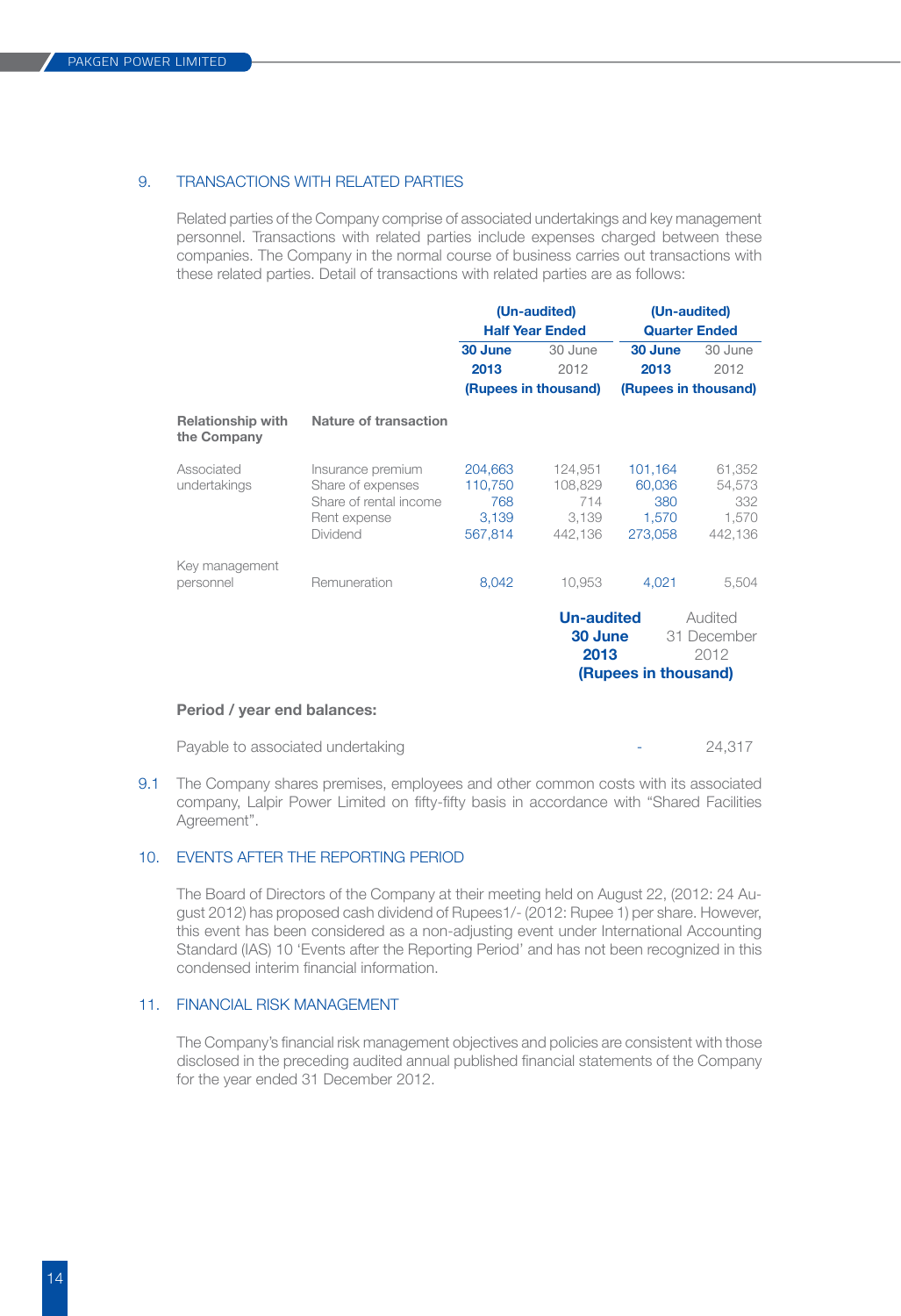#### 12. CORRESPONDING FIGURES

 In order to comply with the requirements of International Accounting Standard 34 "Interim Financial Reporting", the condensed interim balance sheet and condensed interim statement of changes in equity have been compared with balances of audited annual financial statements of preceding financial year, whereas, the condensed interim profit and loss account, condensed interim cash flow statement have been compared with the amounts of comparable period of immediately preceding financial year. 

 Corresponding figures have been re-arranged and reclassified to reflect more appropriate presentation of events and transactions for the purpose of comparison. However, no significant re-arrangement and reclassification have been made in this condensed interim financial information except for salaries and other benefits of Rupees 5.622 million from administrative expenses to cost of sales. 

#### 13. DATE OF AUTHORISATION FOR ISSUE

 This condensed interim financial information was authorized for issue on August 22, 2013 by the Board of Directors of the Company. 

#### 14. GENERAL

 Figures have been rounded off to the nearest thousand Rupees. 

 **chief executive Director**